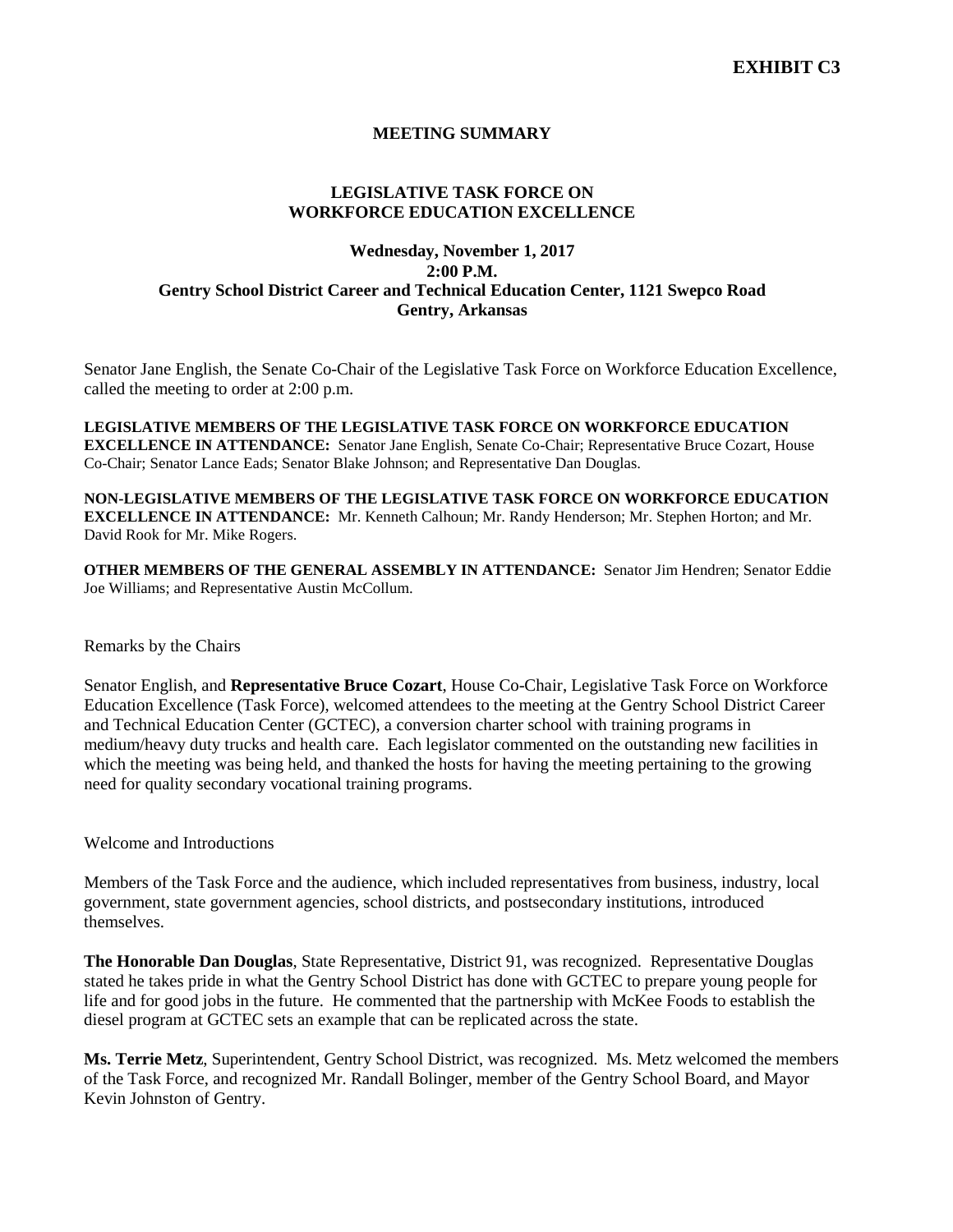Meeting Summary **EXHIBIT C3** Wednesday, November 1, 2017 Page 2 of 3

Overview of the Programs and Activities Available at the Gentry School District Career and Technical Education Center

# *Presenter:*

**Ms. Christie Toland**, Assistant Superintendent, Gentry School District, was recognized. Ms. Toland stated she had worked on career and technical program development at the North Little Rock School District (NLRSD) Center of Excellence, before coming to the Gentry School District, where there was an opportunity to build a strong career education program. She said school administrators are excited about what the GCTEC facilities and programs have to offer to students, to the community, and to the workforce in general. From her experience, she stated there are five (5) key ingredients that must be in place for programs such as this to launch and to flourish: visionary leadership, true partnerships, community support, a quality instructor, and a spirit of innovation with responsible implementation. She said all five of these ingredients are incorporated in the career education programs at Gentry Public Schools. She described the GCTEC facility as containing 13, 300 square feet of heated and cooled space with a state of the art laboratory used by the Certified Nursing Assistant (CNA) and Personal Care Aide (PCA) programs. She said GCTEC partners with Northwest Arkansas Community College (NWACC) to provide certifications for these programs.

A lengthy discussion among Task Force members and attendees followed Ms. Toland's presentation.

#### *Issues Included in the Discussion:*

- o source of funding for Mr. Tyson Sontag, instructor of Diesel Technology at GCTEC,
- o source of funding for equipment, upkeep, and maintenance,
- o sunset date for a school millage,
- o student enrollment in the school,
- o total cost for the facilities and what was included in that cost,
- o need and ability to expand programs,
- o creating a student pipeline to McKee Foods and other regional industries,
- o advantage of aligning a school's instructional schedule to a company's work schedule,
- o expanding programs of study to include small business operations, aquaponics, family and consumer sciences, health professions, and other areas,
- o partnerships with hospitals in the region,
- o benefits provided by waivers to charter schools,
- o advantages of being a conversion charter school,
- o conversations with parents about a student pursuing a technical education *vs.* a college education,
- o industries within the region,
- o need for workforce development in manufacturing,
- o importance of having business partnerships to establish workforce programs,
- o advantages gained by Simmons Foods from GCTEC training programs,
- o use of waivers by non-charter schools,
- o lack of available funds to recruit technicians from the field to teach in apprentice programs,
- o change driven by legislators at the State Capitol,
- o red tape and other stumbling blocks hindering the filling of positions, including those in healthcare, in the State of Arkansas, and
- o technical permitting process for licensing instructions in CTE as opposed to seeking waivers from the Arkansas Department of Education (ADE) or applying for charter school status.

### *Handout:*

Gentry Career and Technical Education Center, *Building the Workforce of the Future*

# *Next Scheduled Meetings:*

Monday, November 13, 2017, at 1:30 p.m. in the Old Supreme Court, State Capitol, Little Rock Monday, December 4, 2017, at 1:00 p.m. in Room 207 of the State Capitol, Little Rock